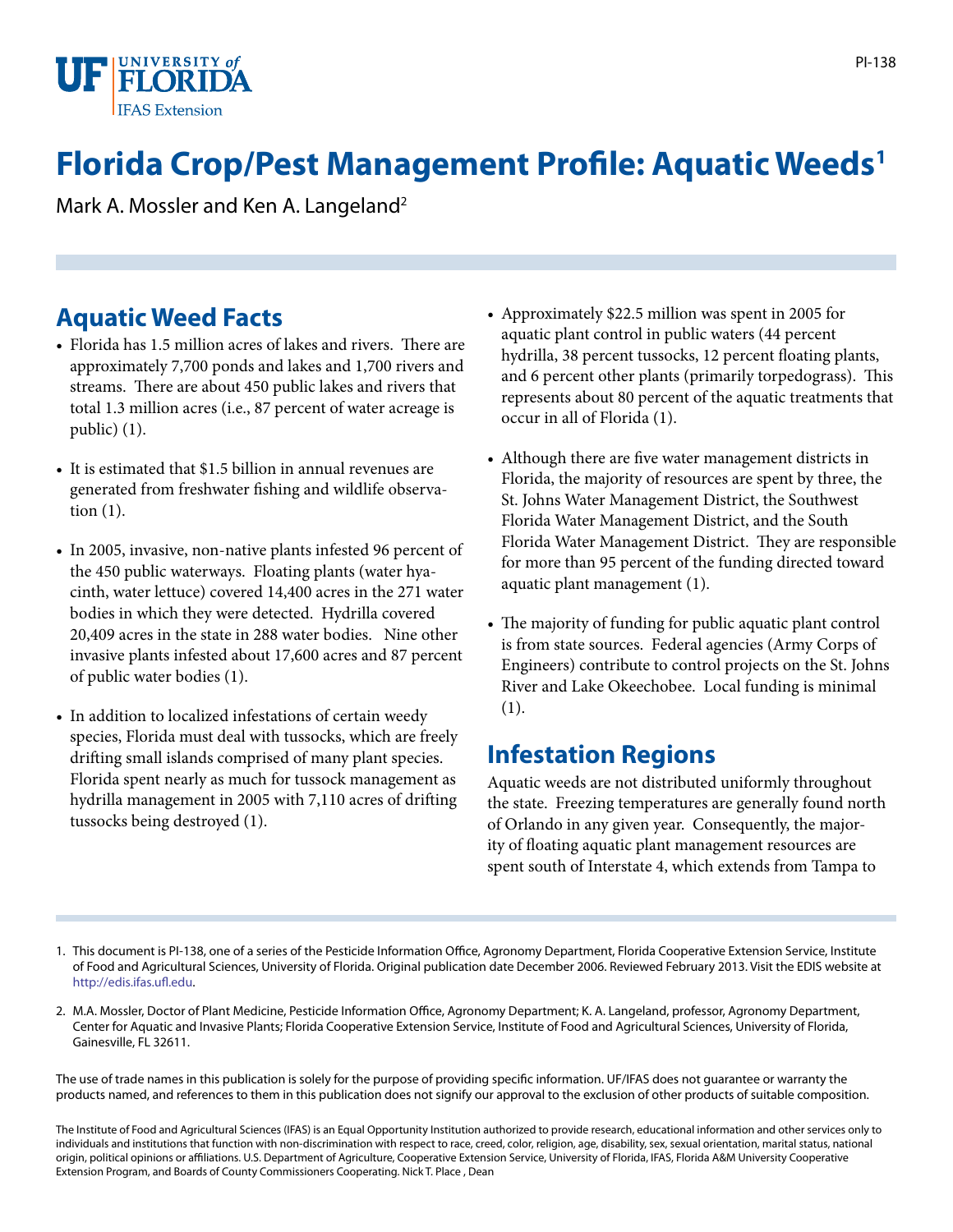Daytona Beach. While the freezes enhance floating plant management in the northern part of the state, floating plants are still intensively managed on the St. Johns River system and as far north as Lake Seminole. Water bodies of significant concern include the St. Johns and Kissimmee River systems and Lake Okeechobee (1).

Within any one region there are differences between infestation level, depending largely on water body size and depth. Some of the large lakes are fairly shallow and nutrient rich, and they can support significant hydrilla populations. Some lakes have significant algae blooms that inhibit submersed plant colonization. Finally, some lakes are either quite deep or nutrient poor (mainly northeastern Florida) and they do not tend to support large submersed plant infestations. Floating plants such as water hyacinth or water lettuce can cover entire water surfaces if not managed. These large lakes are usually public use water bodies and management is agency funded. Small private ponds and lakes are usually treated by the owner(s), either directly or through contract applicators. Private aquatic plant treatment is estimated to comprise about 20 percent of the aquatic applications in Florida on an area basis (2).

## **Management Practices**

By Florida statute, aquatic plant management objectives are to keep the invasive plant levels at the lowest feasible level. Florida aquatic plant management takes many forms, largely depending on the species of plant, size of the infestation, and the area of the water body. Methods of weed control include the increase (or reduction) of water fertility, drawdown, mechanical control, biological control, or chemical control (3). For chemical control on small water bodies, pesticides may be dispersed from the shoreline, from a floating device, or from a boat. Manifold booms may also be mounted on trucks driving near the shore edge.

Boats (airboat or conventional) and/or helicopters are often employed when large expanses must be treated chemically. Handgun sprayers, granule spreaders, and weighted trailing hoses are used to apply herbicides from boats, depending on whether the vegetation is floating or submersed. Helicopters either apply through boom (microfoil) sprayers or apply granules (4).

Plots are evaluated both before and after treatment. Initial surveys must be conducted to examine the extent of invasion. If chemicals are used, fathometer tracings can give bottom contour maps which are used to determine the average depth of treatment as well as acreage. These values

are used to determine how much material to apply to a site, as well as how much it will cost or how many fish would need to be stocked for biocontrol. Often, chemical treatments to large areas are split up (e.g. one-third treatment) to avoid dissolved oxygen depletion during vegetation decay (4).

There are also different management schemes. Maintenance control describes the process of making scheduled, or as needed, applications at locations known to harbor undesirable aquatic plants. Complaint management refers to control strategies used when the situation becomes untenable. Maintenance control is more proactive and ecologically sound, as heavy loads of decaying vegetation associated with complaint management treatments may lead to oxygen depletion.

## **Management Activities**

Mechanical harvesting of aquatic weeds requires one person to operate the harvester and at least one person to deal with trucking the materials to an approved site. In manatee aggregation areas a spotter is also required on the harvester. On a good day, the mechanical harvester is able to process about 5 acres of aquatic vegetation per day (2).

Although none of the herbicides registered for aquatic use in Florida are restricted, many aquatic applicators maintain licensure for contractual reasons. Many applicators are employed by water management districts and others serve as contractors to these districts. Applicators can cover between 10 and 20 acres a day depending on application type. Granules are the quickest to apply, followed by boom, handgun, and weighted trailing hose applications (2).

For shoreline applications, one person is sufficient to broadcast granules or floating dispensers. For trucks, boats, and helicopters, often one person loads and mixes while the other applies. Lake water is often used to make up the treatment solutions. For some herbicides (e.g. diquat, glyphosate), care must be taken not to use turbid or overlyhard water for this process.

#### **Weeds**

Almost 100 percent of Florida's public waters inventoried in 2005 contained one or more exotic (non-native) plants. The Florida Exotic Pest Plant Council lists 12 of the 24 nonnative aquatic plants found in Floridas public waters among the 65 Category I invasive plants reported in Florida. Category I plants invade or disrupt native plant communities via rapid growth, multiple reproductive methods, wide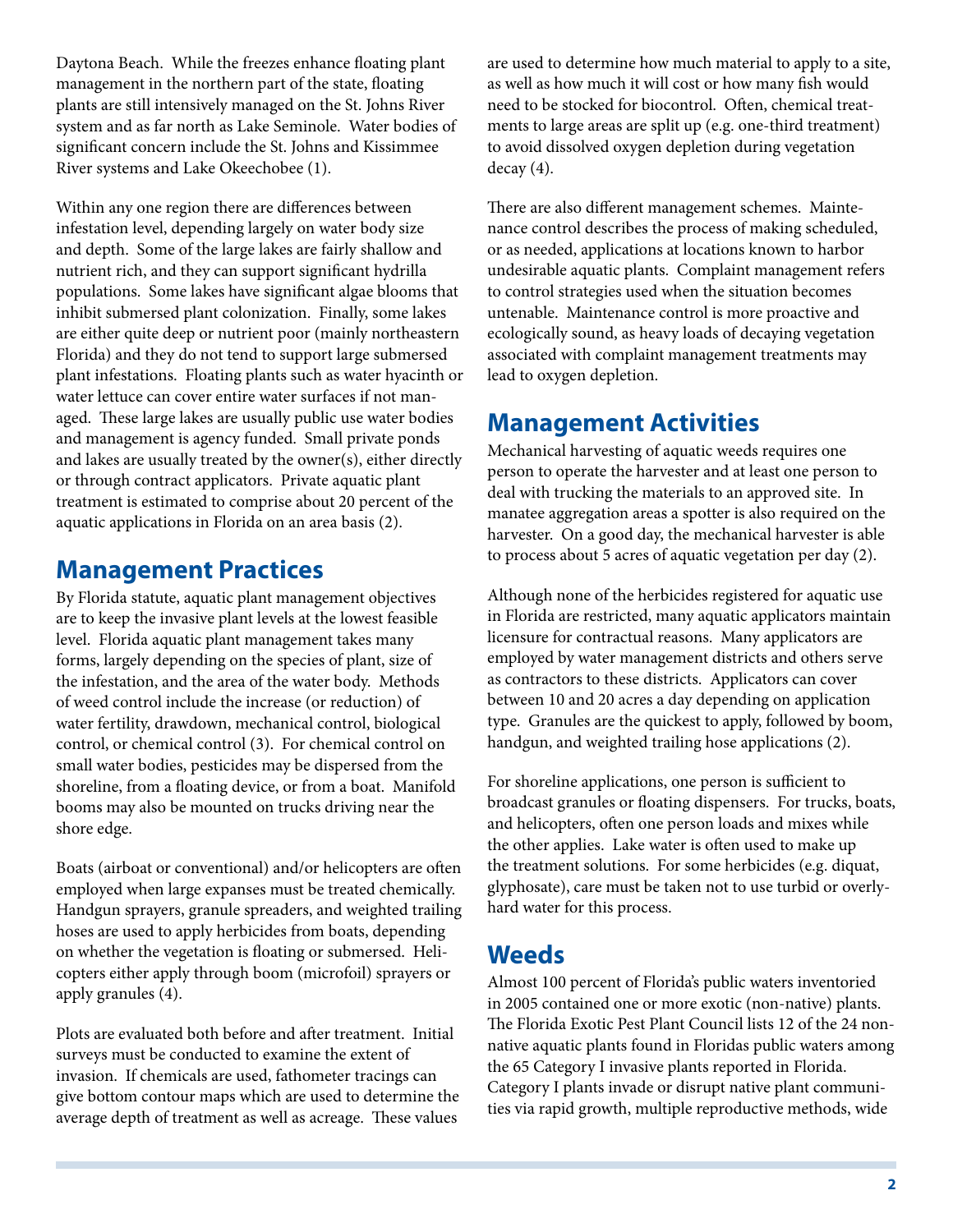dispersal/high survival, environmental tolerance, and resistance to management. These Category I invasive plants were reported in 96 percent of the public waters inventoried during 2005 and impacted 110,761 acres (80 percent or 88,861 acres are impacted by hydrilla standing crop and/or tubers) (1).

Hydrilla, water hyacinth, water lettuce, and torpedograss are the four most troublesome exotic aquatic weeds in Florida, roughly in order of importance. Other Category I plants found in Florida public waters include aquatic nightshade, giant salvinia, hygrophila, napiergrass, paragrass, water spinach, West Indian marshgrass, and wild taro. Additionally, plant islands or tussocks, comprised of many types of plants, become mobile during water-level-altering events, and these mobile masses can impact drainage structures, road infrastructure, and boat navigation (1,3,4). In private waters, owners sometimes try to control algae, which can make water bodies unattractive for swimmers or boaters. Several algae (*Cylindrospermopsis* and *Microcystis*) have formed significant blooms in recent years; *Microcystis* has caused health alerts in the St. Johns River. *Lyngbya* is also a concern in spring-fed rivers. Aquarium fish producers have problems with the macrophytic algae *Chara*, which invades fish ponds. Filamentous forms of algae are common problems in small ponds and some spring-fed canals (2).

**HYDRILLA.** Introduced into Florida waters in the 1950s, this aquarium trade plant forms submersed and surface mats with plants emerging from as deep as 35 feet. It is distributed statewide, and is currently under maintenance control, with 20,409 acres surveyed in 2005. Plants can grow up to four inches a day in Florida waters, and with 80 percent of its biomass in the upper two feet of water column, the plants block sunlight for native plants and impede air exchange. It disperses by fragments, buds, and runners, and also forms underground tubers (estimated to cover 88,900 acre in 2005) which can lie dormant for several years (1,3).

Hydrilla has been biologically controlled using sterile grass carp, which feed on the plant. There has been little insect biocontrol success. Hydrilla is also machine harvested or hand pulled where chemicals are not effective or desired. In terms of chemical management, fluridone had been used as the general standard in large scale applications, while endothall is more appropriate for treating smaller areas. The cost-effective technique of using low concentrations of fluridone over long periods as a method for selective phytotoxicity is no longer effective in many areas due to

the presence of fluridone-tolerant hydrilla in several of the large lake systems (1,5).

**WATER HYACINTH.** One of the most troublesome floating aquatic plants, water hyacinth has been in Florida waters since the 1880s. The plant reproduces by producing daughter plants but can also produce seeds. Populations double in as little as two weeks. It is currently under maintenance control, with 8,302 acres reported as of 2005  $(1,3)$ .

Water hyacinth expansion has been curtailed by several weevils and a moth larvae, but large expanses are still known to cover water bodies if not managed by other means. Diquat and 2,4-D are most commonly used to chemically control hyacinth. Occasionally, glyphosate, triclopyr, and/or copper are used. Mechanical harvesters or shredders may be used around flood control structures when time is critical, and pioneer plants may be handpicked in some waterbodies (1).

**WATER LETTUCE.** Water lettuce is another floating aquatic plant that impacts Florida waters. Growth rate is similar to water hyacinth, with populations doubling in as little as two weeks. Water lettuce is currently under maintenance control, with 6,097 acres reported as of 2005 (1,3).

Several insects have been released to control water lettuce, but are considered ineffective at this point. Diquat is the primary chemical used to control water lettuce, but such heavy reliance on a single compound is contrary to resistance management strategies. Several terrestrial and aquatic weeds are known to be resistant to paraquat/diquat, so this phenomenon has been observed in other plants. Drawdowns are sometimes used to control water lettuce, and it may be mechanically harvested around flood control structures (1,5).

**TORPEDOGRASS.** This emergent grass can live on dry land as well as in water six feet deep. It spreads over water surfaces in thick mats which can stop navigation and water movement. It has extensive rhizome reserves that allow it to grow back after treatment. It also reproduces by seed. Torpedograss is currently under complaint management, with 14,506 acres reported as of 2005 (1).

Several strategies, including drawdown coupled with burning or discing, have been employed in managing torpedograss. There are no biological controls that have been field-released. Glyphosate or imazapyr are typically used to manage torpedograss (1,3).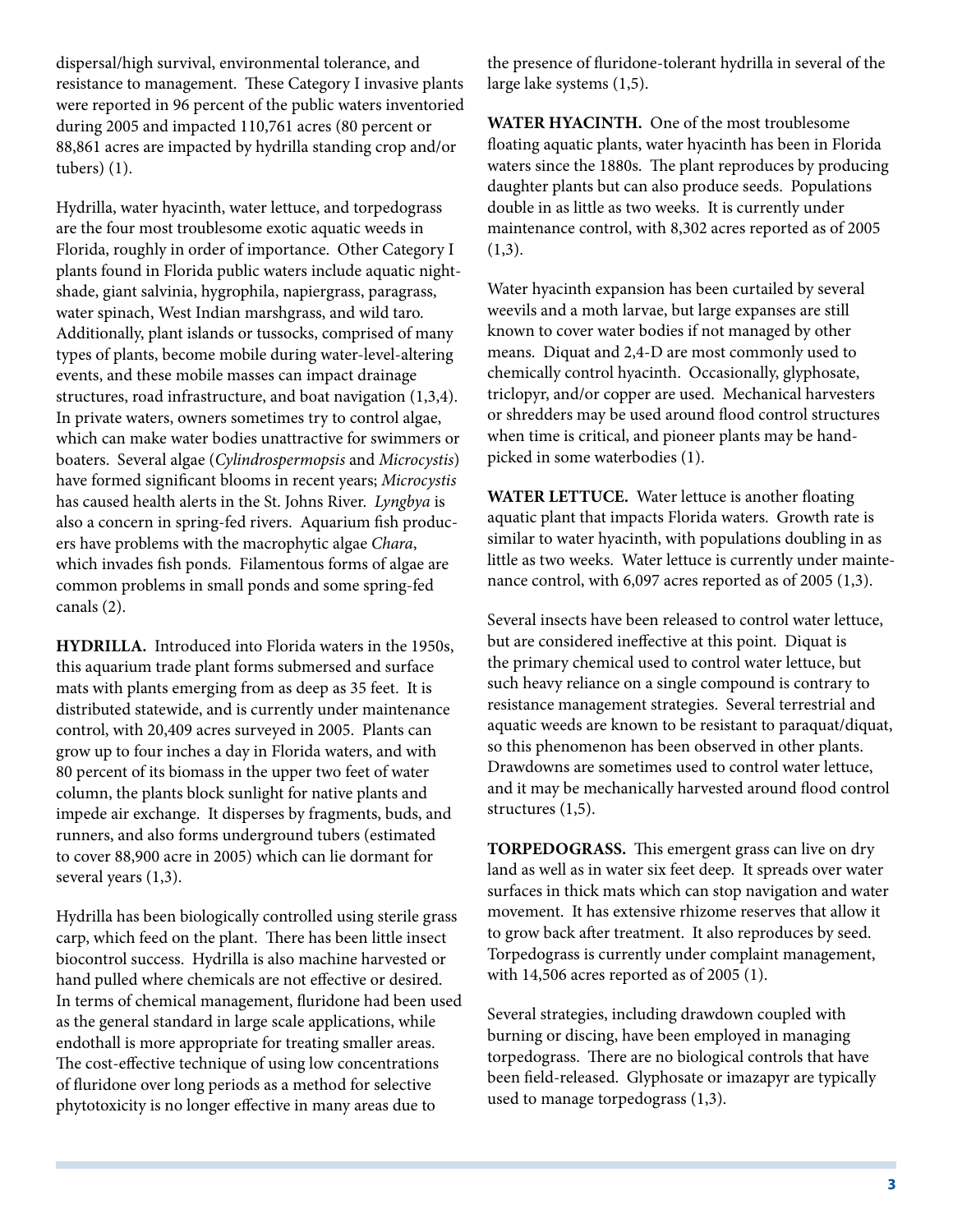**GIANT SALVINIA.** Giant salvinia is from South America, and was brought to the U.S. by horticulturists. It is found floating on quiescent waters of central and southern Florida. The plant clogs waterways and grows rapidly, depleting oxygen in the water. It is considered one of the world's worst weeds. This plant is under an early detection and rapid response eradication program to avoid establishment in the state. Giant salvinia can be chemically managed with diquat, glyphosate, or fluridone. A South American weevil is also effective in limiting the growth and reproduction of this plant (1).

**HYGROPHILA.** Hygrophila is another escaped aquarium plant that has been found in Florida waters since the 1940s. It can grow as both a submersed (from as deep as 15 feet) or emergent plant. Fragile stems root at each leaf node allowing rapid dispersal and establishment. It too blocks sunlight for native plants and impedes air exchange as well as hindering navigation and flood control. It is found more commonly in central and southern Florida in high-flow areas such as flood control canals, and it is extremely expensive and difficult to control. Hygrophila is currently under complaint management, with 144 acres reported as of 2005 (1).

Biological control has been accomplished using extremely high rates of sterile grass carp in canal systems. Chemicals in general provide marginal control. Floating mats are harvested mechanically or by hand pulling or raking (1).

**PARAGRASS.** Similar to torpedograss, paragrass is an old world grass that grows along shorelines and forms floating mats. A very tall grass (up to 15 feet), it spreads by seed and also by stem joints which root when the plant falls over. Paragrass was originally brought into the state as a forage crop. Paragrass is currently under complaint management, with 235 acres reported as of 2005 (1,3).

Several strategies, including drawdown coupled with burning, have been employed in managing paragrass. There are no biological controls that have been field-released. Glyphosate is typically used to manage paragrass (1).

**NAPIERGRASS.** Although not technically an aquatic plant, napiergrass is another old world grass that grows along shorelines and forms floating mats. Napiergrass grows up to 12 feet, and it propagates vegetatively from root crown divisions or rhizome and stem fragments, especially after mechanical control such as tilling. Like paragrass and torpedograss, napiergrass was originally brought into the state as a forage crop. Napiergrass is currently under

complaint management, with 384 acres reported as of 2005 (1).

Several strategies, including drawdown coupled with burning, have been employed in managing napiergrass. There are no biological controls that have been assessed. Glyphosate is typically used to manage napiergrass (1).

**WEST INDIAN MARSH GRASS.** West Indian marsh grass has origins in the Americas and the Caribbean and it has been known in the state since the 1970s. The grass forms dense monocultures in marshes and along shorelines and it also displaces native plants because of its broader tolerance to wet and dry periods. West Indian marsh grass is currently under maintenance control, with 359 acres reported as of 2005 (1).

West Indian marsh grass is difficult to control when growing among native grasses because they are susceptible to the same control methods. There are no biological control methods and mechanical control can rarely be practiced due to the low water levels present in marsh settings. Typically, fire and glyphosate are two methods which can be used alone or in conjunction to control this grass (1).

**WILD TARO.** Taro is an Asian food crop which has been cultivated in Florida, with great expansion over the last 25 years, although it has been present in the state since the early 1900s. The plant displaces native plants along shaded shorelines and in wetlands. It is established statewide, and effort is made to eradicate new colonies when found. There were 597 acres of the plant in half that many water bodies during 2005 (1).

There is no biological control of taro, and hand pulling must be done with caution, as oxalic acid in the plant is irritating to the skin. Chemically, a mixture of 2,4-D and silicone surfactant applied several times is most efficacious, although triclopyr may also be used (1).

**ALGAE.** Although there are several divisions of algae that are present in either fresh or saltwater habitats in Florida, private control activities are largely directed at blue-green algae such as *Lyngbya*, *Anabaena*, *Microcystis*, and *Aphanizomenon*. These plants can form floating mats that collect at the surface. This occurs most frequently in small bodies of water (6). Algae is not actively controlled by public funds (2). Private applicators often use copper (sulfate or complexed) for algae control, but endothall and diquat are also available and active against certain algae (15).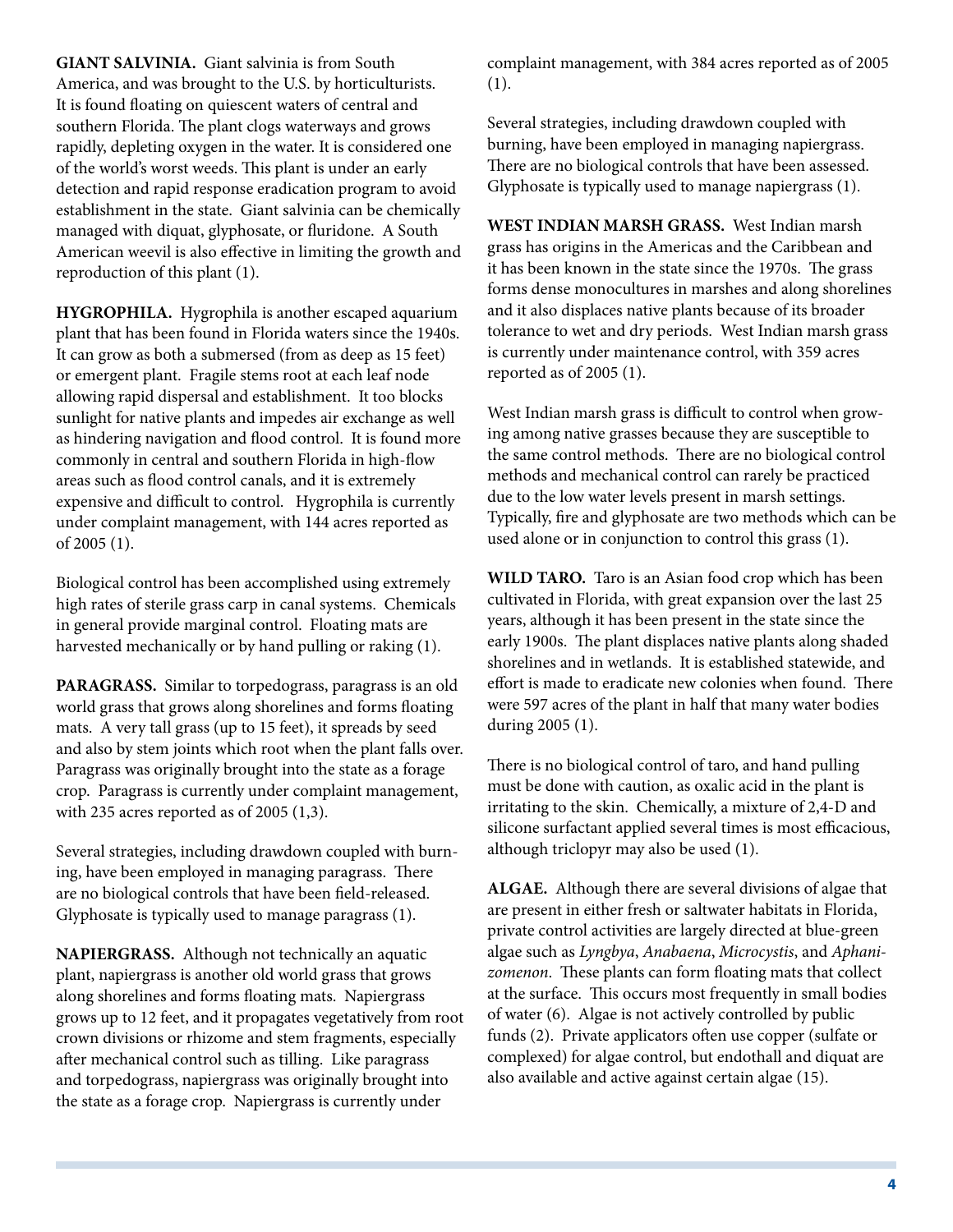## **Control Non-chemical**

An integrated aquatic vegetation management program involves the consideration of all options over time including cultural, mechanical, and biological methods. Each of these has advantages and sometimes drawbacks that must be considered when utilizing them in aquatic systems.

Cultural control is reflected largely in regulatory programs. Under the Federal Noxious Weed Act of 1974, the U.S. Department of Agriculture is given the responsibility to designate certain foreign weeds as noxious and prevent the entry of these weeds into the states. A permit from the USDA is required to import plants or plant products into the country, and another permit is required to move all designated noxious weeds into and throughout the U.S. Florida has also passed the Florida Aquatic Weed Control Act and the Nonindigenous Aquatic Plant Control Act, which together direct, guide, and fund research as well as establish lists of prohibited aquatic plants (4). Another form of cultural control is drawdown, wherein plants are desiccated when water recedes. Sometimes burning (or discing/herbicide treatment) is combined with drawdown to achieve a higher amount of control (3).

Mechanical control is accomplished primarily by using an aquatic harvester. Harvesters vary in size from simple hydraulic sickle-bar cutters powered by a five horsepower engine mounted on the front of a pontoon boat to 10,000-pound capacity harvesters that convey cut vegetation on board for transport to shoreline dumping sites. Because of their cost and issues associated with launching and using harvesters in small water bodies, weed control via mechanical harvesting would be exorbitant for the private pond owner (3). A second type of mechanical control addresses water movement as a tool for aquatic plant control. These systems generally circulate water laterally to reduce both blue-green algae and floating plants. Aeration may also reduce algal populations.

Since aquatic habitats are less disturbed than agricultural plantings, the potential to manage invasive aquatic plants with biological agents is much higher. The major aquatic weed problems in Florida are caused by non-native plants that were introduced from foreign lands. A substantial amount of funding has gone into programs that try to find specific biocontrol agents for aquatic weeds. The alligatorweed flea beetle, water hyacinth weevil, water hyacinth mite, and fungi have shown to negatively affect the health of aquatic plants. In contrast, non-specific feeding can be achieved by stocking sterile (triploid) grass carp. This fish has provided excellent control of submersed plants, filamentous algae, and small floating plants such as duckweed. There are three possible management strategies utilizing sterile grass carp. The first is complete vegetation removal within one to two years with heavy stocking rate. Once stocked, carp are extremely difficult to remove and control can last for 15 to 20 years. The second strategy is winter stocking, before the spring growth of weed begins, using fewer fish to maintain a lesser amount of vegetation in the system and increasing the carp population as needed. The third scenario is integration using herbicide treatments to obtain desired levels quickly and stocking grass carp to this level (3).

#### **Chemical**

Chemical control of aquatic plants is the most common method of weed control. Chemical weed control has certain advantages not found in other methods. Herbicides may be directly applied to undesirable vegetation, offering a high degree of selectivity and leaving desirable levels of vegetation in some cases. Herbicides reduce the need for mechanical control which can increase turbidity and affect fish populations. Erosion may be reduced by promoting the lower-growing grass species. Use of herbicides under a maintenance program usually reduces the cost of weed control (3).

Until recently, only herbicide products with the active ingredients 2,4-D, copper, diquat, endothall, fluridone, and glyphosate have been registered for aquatic use. Four herbicides, carfentrazone, imazapyr, hydrogen peroxide, and triclopyr have been registered in the last five years, while four others (imazamox, penoxsulam, flumioxazin, and bispyribac) are currently under Section 18, Special Local Needs, or experimental use permits for hydrilla or aquatic weeds in general (5). It is important to note that typically, the cost of the herbicide accounts for approximately 30 percent of the cost of treatment for floating plants, while the ratio is just the opposite (70 percent of the cost of the treatment is for herbicide) for submersed plant treatments (2).

**2,4-D.** The herbicide 2,4-D has been reregistered for use in aquatics, and it is selective for non-grass plants. The liquid formulation of 2,4-D provides excellent control of water hyacinth, but is not recommended for water lettuce (15). Diquat (which is efficacious on water lettuce) is often mixed with 2,4-D to treat mixes of these two floating plants. The granular form of 2,4-D provides control (15) of submersed and emersed plants such as variable leaf milfoil, fragrant waterlily, and spadderdock and good control of others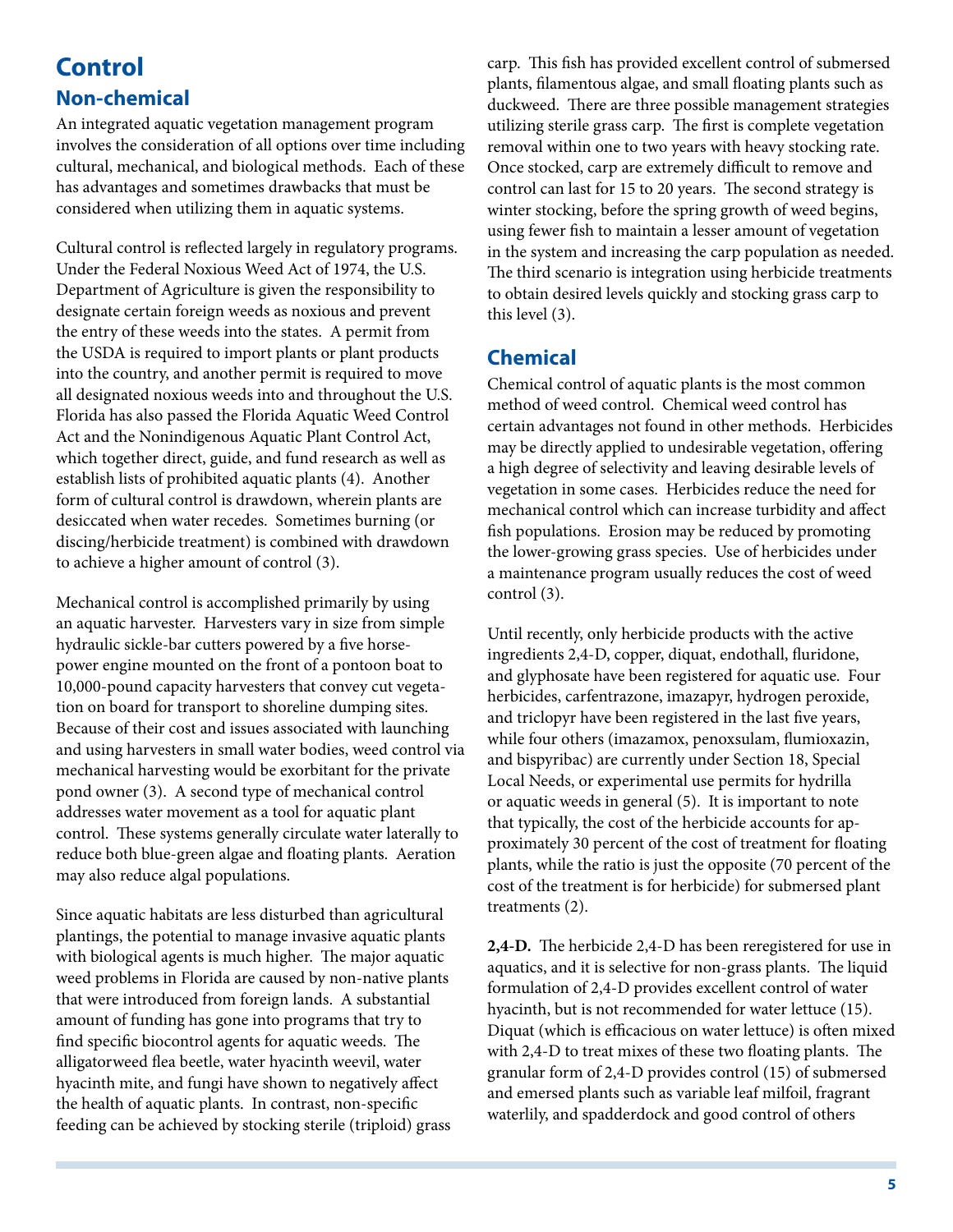because the granules are able to penetrate into the hydrosoil of the waterbody.

In 2004-2005, 28,549 acres of floating plants were treated at a cost of \$2,812,231 (\$98.50/acre)(1). At a cost of \$10.00 per pound of 2,4-D, a maximum labeled treatment for water hyacinth (1.75 lb ae/A) would cost approximately twenty dollars (7). Based on percentage of water publicly treated and formulations (liquid and granular), an estimate for use of 2,4-D in Florida aquatic habitats for the 2004- 2005 period is approximately 150,000 pounds of active ingredient (1,2,8,9).

**COPPER.** Copper has a long history of use in aquatic habitat. However, in Florida, this use has been curtailed in public applications. Specifically, since the early 1990s, the state has decided that no funding will be spent on copper applications in public waterways if a suitable alternative product is available. Copper is not allowed for use in designated manatee aggregation sites. Like 2,4-D, copper has recently gone through the reregistration process and has been approved for use in aquatic sites. Copper has fair to good activity on algal species as well as a few floating and submersed weeds (15). Algal control of private water bodies is the major aquatic use of copper in the state. Copper is also mixed with diquat to treat difficult-to-control species such as hydrilla.

On a national level, copper use as an algaecide captured 95 percent of the total market in 2004. There are many forms of copper registered for aquatic uses, but sales are evenly split between copper sulfate and copper complexes (EDTA, ethanolamine, triethanolamine, citrate, gluconate, carbonate). The use of complexes extends the life of soluble copper, but also increases the price. Granular formulations (to increase ease of application and reduce exposure) also increases the treatment price. Average costs for copper sulfate, liquid complexes, and granular complexes are approximately \$2, \$15, and \$100 an acre foot (one acre of water, one-foot deep), respectively (9).

On a national basis, approximately 10 million pounds of elemental copper in the form of copper sulfate pentahydrate are applied each year solely for algal and aquatic weed control. Approximately 300,000 pounds of elemental copper in various forms of complexed copper compounds are applied annually for these same pests (10). In the Southeast, target treatment concentrations range between 0.2 to 0.5 PPM elemental copper, and between 10 and 24 applications are made annually (11). It is estimated that copper use in private Florida waters accounts for no more than a million pounds of elemental copper annually.

**DIQUAT.** Diquat is a non-selective contact herbicide that provides control of a number of floating and submersed aquatic plants (15). Additionally, diquat is often mixed with 2,4-D or copper to increase the efficacy of the treatment. Recently, a diquat-resistant population of duckweed was identified in Florida (12).

In 2004-2005, 28,549 acres of floating plants were treated at a cost of \$2,812,231 (\$98.50/acre)(1). While most of this acreage would be sprayed with 2,4-D, a portion of this acreage would be sprayed with diquat or a mixture of diquat and 2,4-D. Diquat would also be used on a portion of the submersed plants which are treated. At a cost of \$67 per pound, the average cost per surface acre (2 pounds) for diquat is \$134. For submersed plant control, this price can double. Diquat is likely used for about 20 percent of the treated floating and submersed plants. Based on percentage of water publicly treated, an estimate for use of diquat in Florida aquatic habitats for the 2004-2005 period is approximately 30,000 pounds of active ingredient (1,2,9).

**ENDOTHALL.** Endothall, together with fluridone, comprise the tandem that has been used to treat hydrilla in the state for well over two decades. Endothall has differing activity based on its formulation, with the alkylamine salt providing fair to excellent control on submersed plants as well as some algae, while the potassium salt lacks this efficacy on algae (15). Because endothall kills plants quicker than fluridone, it is often employed in situations (e.g. canals) where water is moving (approximately 40 percent of treatments). Water cannot be moving too quickly or ineffective treatment will result. Contact time with the weeds should be no less than two hours.

In 2004-2005, 16,575 acres of hydrilla were treated at a cost of \$9,937,412 (\$600/acre)(1). Additionally, there were other submerged plants treated with endothall and treated privately. At a cost of \$15.50 per pound of endothall acid, a maximum labeled treatment for an acre of hydrilla in a four foot column of water (15 pounds of endothall acid) would cost approximately \$250 (9,13). Based on percentage of water publicly and privately treated and an average depth of four feet, an estimate for use of endothall in Florida aquatic habitats for the 2004-2005 period is approximately 220,000 pounds of active ingredient (1,2,9).

**FLURIDONE.** As stated above, fluridone and endothall have been used to treat hydrilla in the state for well over two decades. Years of research with fluridone established a long period/low dose treatment regime that has worked well at selectively removing hydrilla while preserving other native plants. Fluridone works by inhibiting carotenoid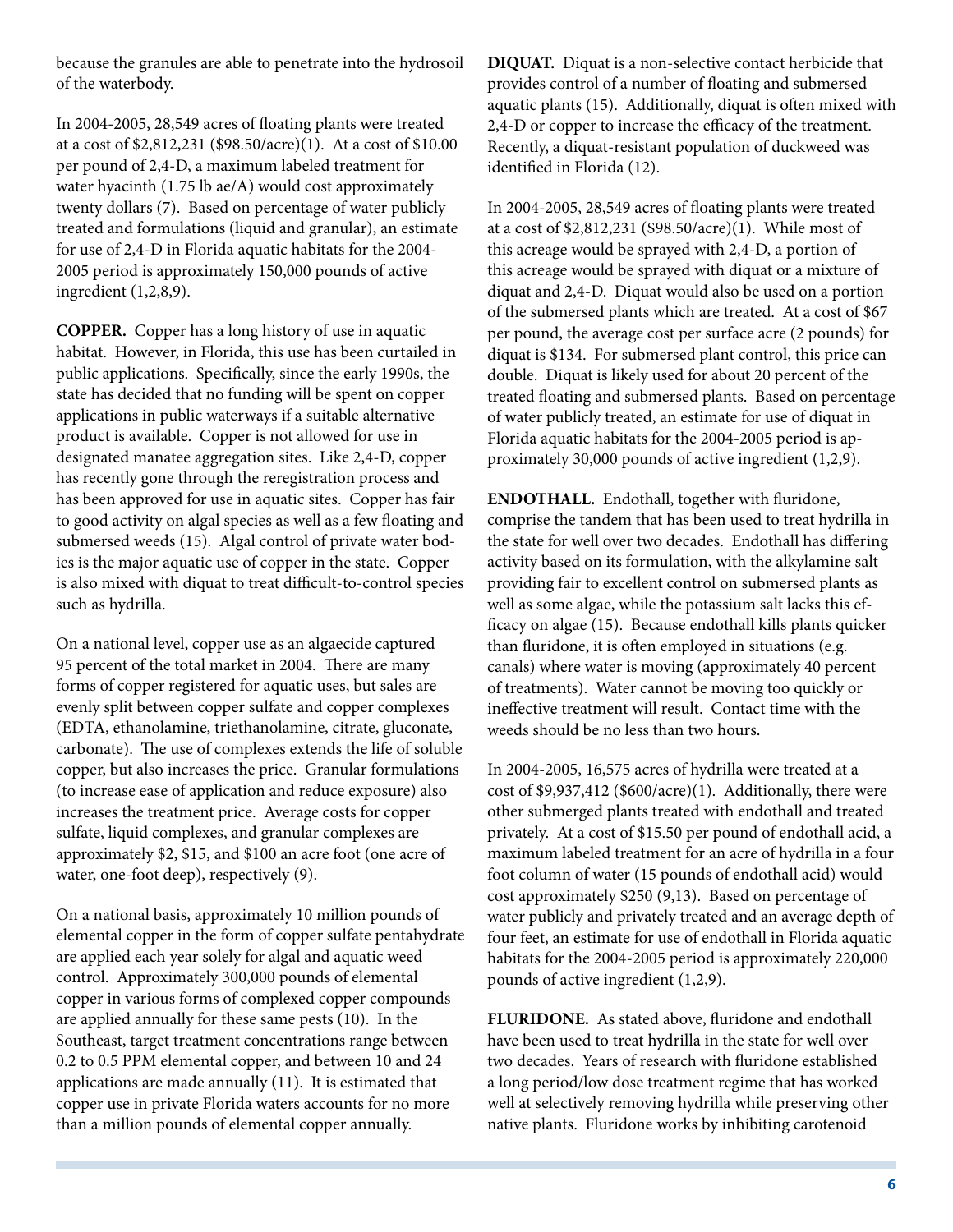formation in the affected plants, but this processes takes time (recommended contact time 45 days with maximum effect up to 90 days). Fluridone has excellent efficacy on hydrilla and several other problematic aquatic weeds, and fair to good control of others (15). Hydrilla has developed resistance to fluridone in many of the large central Florida lakes and the full extent of the resistance is currently unknown.

In 2004-2005, 16,575 acres of hydrilla were treated at a cost of \$9,937,412 (\$600/acre)(1). At a cost of \$340 per pound of fluridone, a maximum labeled treatment for an acre of hydrilla in a four foot column of water (1 pound of fluridone) would cost approximately \$340 (9,14). Based on percentage of water publicly treated and an average depth of four feet, an estimate for use of fluridone in Florida aquatic habitats for the 2004-2005 period is approximately 10,000 pounds of active ingredient (1,2,9). However, publiclypurchased fluridone was not used during the 2003-2005 period due to the natural control and adverse water conditions caused by hurricanes that impacted the state (1).

**GLYPHOSATE.** Glyphosate is a non-selective herbicide, and it is used to manage such species as cattail and torpedograss (15). In 2004-2005, approximately 5,000 acres of grasses were treated at a cost of approximately \$600,000 (\$120/acre)(1). At a cost of \$12 per pound of glyphosate, a maximum labeled treatment for an acre of torpedograss (3.75 pounds of glyphosate acid) would cost \$45 (9,14). Based on percentage of water publicly and privately treated, an estimate for use of glyphosate in Florida aquatic habitats for the 2004-2005 period is approximately 25,000 pounds of active ingredient (1,2,9).

# **Key Contacts**

Ken Langeland is the Extension Aquatic and Natural Areas Weed Specialist in the Agronomy Department at the University of Floridas Institute of Food and Agricultural Sciences. He is responsible for providing weed management information to the public and governmental agencies. Dr. Langeland can be reached at Box 110610, Gainesville, FL 32611, (352) 392-9614, [kal@ifas.ufl.edu.](mailto:kal@ifas.ufl.edu)

Mark Mossler is a Doctor of Plant Medicine in the Agronomy Departments Pesticide Information Office (PIO) at the University of Florida's Institute of Food and Agricultural Sciences. He is responsible for providing pesticide information to the public and governmental agencies. Dr. Mossler can be reached at UF/IFAS PIO, Box 110710, Gainesville, FL 32611, (352) 392-4721, [plantdoc@ufl.edu.](mailto:plantdoc@ufl.edu)

# **References**

- 1. Florida Department of Environmental Protection. 2005. Status of the Aquatic Plant Maintenance Program in Florida Public Waters, Annual Report Fiscal Year 2004- 2005. Bureau of Invasive Plant Management, Tallahassee, FL.
- 2. Personal communication K. Langeland, Sept., 2006.
- 3. Langeland, K.A., Thayer, D.D., Haller, W.T., and J.C. Joyce. 2003. Weed Control in Ponds (SP 334). Florida Cooperative Extension Service, Institute of Food and Agricultural Sciences, University of Florida, Gainesville, FL 32611.
- 4. Langeland, K.A. 1994. Aquatic Pest Control Applicator Training Manual (SM 3). Florida Cooperative Extension Service, Institute of Food and Agricultural Sciences, University of Florida, Gainesville, FL 32611.
- 5. Koschnick, T.J., Haller, W.T., and M.D. Netherland. Aquatic Plant Resistance to Herbicides. *Aquatics*, Spring 2006.
- 6. Vandiver, V.V. 2002. Biology and Control of Algae. Agronomy Department Document SS AGR 34, Florida Cooperative Extension Service, Institute of Food and Agricultural Sciences, University of Florida, Gainesville, FL 32611.
- 7. Personal communication, Helena Chemical.
- 8. U.S. Environmental Protection Agency. 2005. Reregistration Eligibility Decision for 2,4-D.
- 9. U.S. Environmental Protection Agency. 2006. Copper Alternatives Analysis for the Primary Aquatic Uses.
- 10. U.S. Environmental Protection Agency. 2006. Reregistration Eligibility Decision (RED) for Coppers.
- 11. U.S. Environmental Protection Agency. 2006. BEAD Response to the Copper RED Public Comments.
- 12. Mudge, C.R., Koschnick, T.J., and W.T. Haller. Concerns About Resistance Development. *Aquatics*, Spring 2006.
- 13. Cerexagri-Nisso LLC labels, King of Prussia, PA 19406.